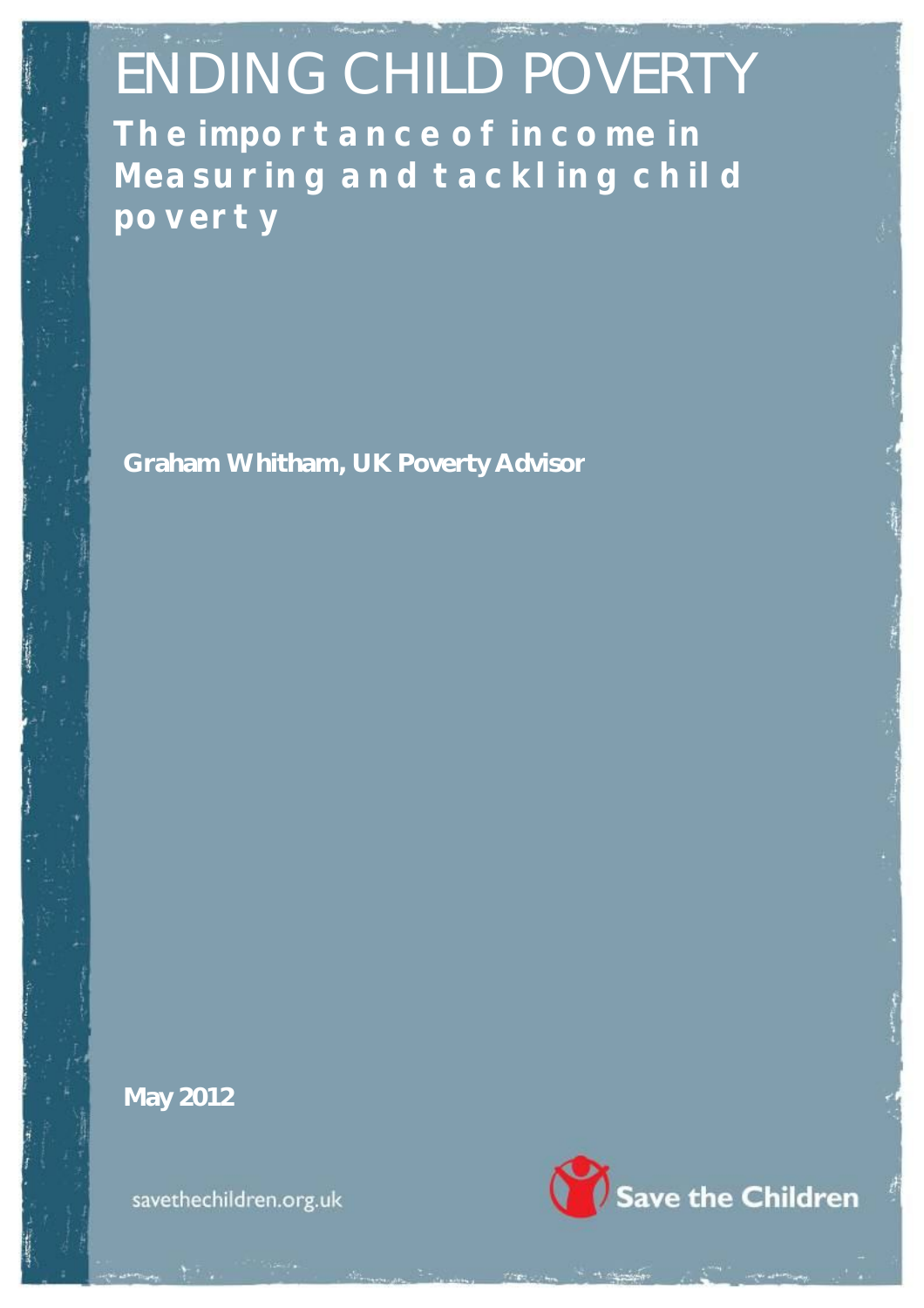# **CONTENTS**

| <b>Summary</b>                                                                              | 3  |  |  |
|---------------------------------------------------------------------------------------------|----|--|--|
| <b>Introduction</b>                                                                         | 4  |  |  |
| <b>Measuring child poverty</b>                                                              | 5  |  |  |
| How is child poverty measured?<br>$\bullet$                                                 | 5  |  |  |
| What about other measures of income poverty?                                                | 5  |  |  |
| Why measure relative income poverty?                                                        | 5  |  |  |
| Why child poverty matters and the importance of income                                      | 6  |  |  |
| Challenges with the measure                                                                 | 9  |  |  |
| Myths about the measure and incomes<br>$\bullet$                                            | 9  |  |  |
| Challenges with the relative income measure                                                 | 11 |  |  |
| Child poverty in the UK today                                                               | 13 |  |  |
| What has happened to child poverty since 1999?<br>$\bullet$                                 | 13 |  |  |
| What is expected to happen in the future?<br>$\bullet$                                      | 13 |  |  |
| <b>Conclusion</b>                                                                           | 15 |  |  |
| 16<br>Appendix: Relative child poverty since 1979 and absolute child poverty<br>projections |    |  |  |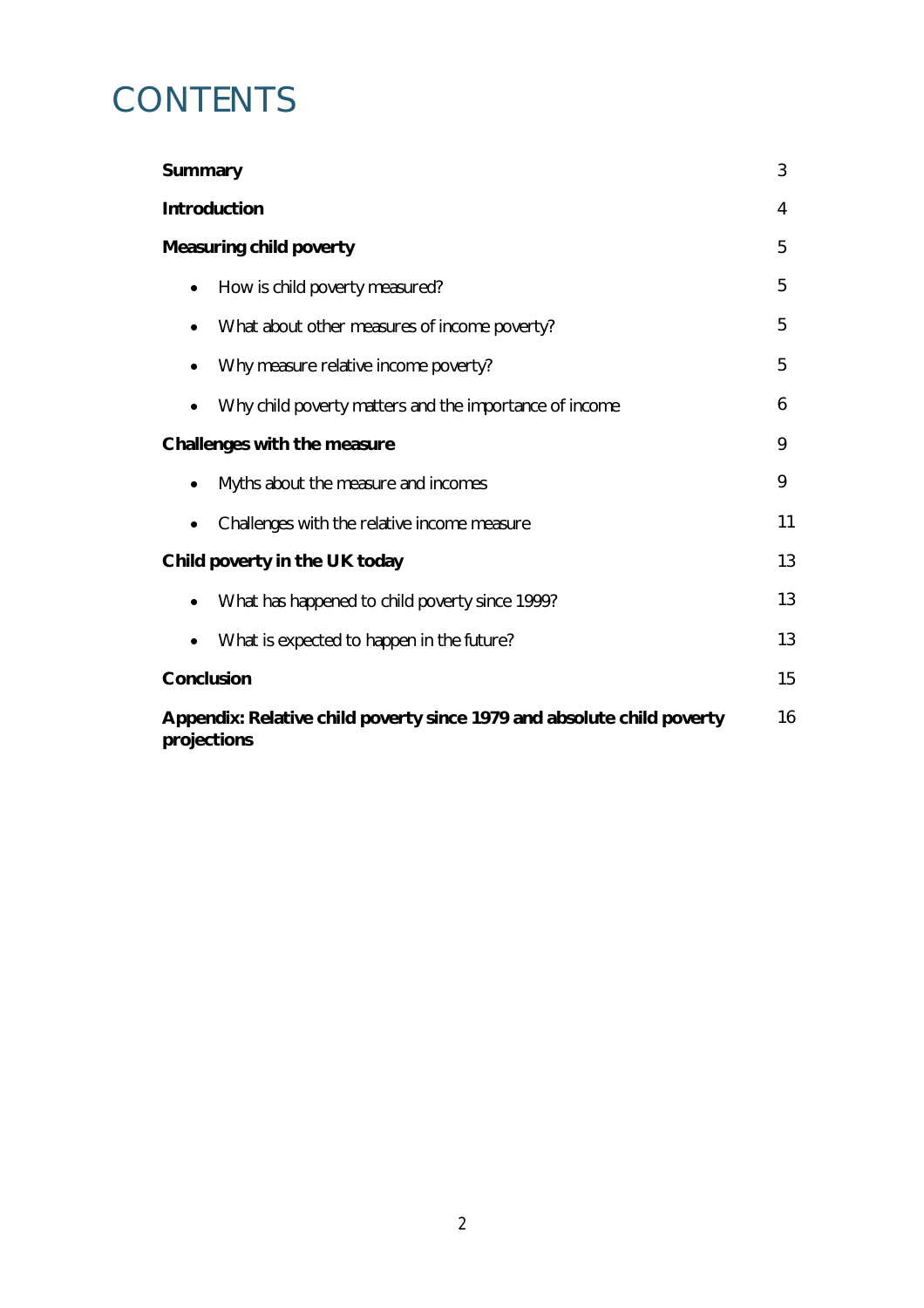# **SUMMARY**

Low income is central to the experience of poverty. The case for boosting family incomes and directly lifting children out of poverty can and should be made because of the immediate impact it has on improving living standards as well as long-term impacts on outcomes. Despite this, the debate about child poverty has become polarised between supporting family finances and taking steps to improve children's life chances. Social mobility and child poverty are two sides of the same coin. Government spending must not become an 'either/or' between spending on family incomes and life chances interventions. Long-term outcomes for children are important, but so is the present everyday lived experience of poverty. Directly lifting children out of poverty, alleviating the financial strain on low income households and improving the living standards of families in poverty must remain a key aim for policy makers.

At a time of increasing debate about the way child poverty in the UK should be tackled and measured, this report sets out the importance of continuing to focus on the relative income measure of child poverty and the role of income more generally and addresses some of the ways in which the relative income measure is misrepresented by critics. It also charts what has happened to levels of child poverty in recent years and what is expected to happen in the coming years. The key points from the report can be summarised as follows:

# **Measuring child poverty**

- Focussing on relative income poverty in developed nations like the UK recognises a central principle that all children and families should be equipped with the material resources required to participate fully in society so that they are able to access the full range of opportunities that society presents.
- More broadly, income matters because it is central to the experience of poverty. The correlation between living in a low income household and poor outcomes for children are strong.
- More needs to be understood about the extent of the impact income has on children's life chances but there is a clear causal link between low income and educational attainment. There is a danger that the impact of life chances interventions will be weakened if families are becoming poorer and poorer.
- There is a lack of understanding about the main relative income measure of child poverty.

# **Child poverty: Now and in the future**

- Considerable progress has been made in reducing child poverty over the last 12 years, with almost 1million children lifted out of poverty (a fall of 26%). It is wrong to say, as some have, that recent efforts to reduce child poverty have been a failure.
- Increasing financial support to low income households through things like tax credits and Child Benefit by the previous government did not only benefit those just below the poverty line; those well below the poverty line and those above it also benefitted as part of a wider strategy to support low to middle-income families.
- Child poverty is expected to increase considerably between now and 2020, returning to 1999 levels. Based on Institute for Fiscal Studies (IFS) projections, the percentage of children in poverty will be 22.2% in 2015/16 and 24.4% in 2020/21 before housing costs and 29.7% in 2015/16 and 31.6% in 2020/21 after housing costs. The target is to reduce the percentage of children in relative poverty before housing costs to 10% or less by 2020/21.
- The number of children in absolute poverty is also expected to increase considerably in the coming decade reaching 27.4% after housing costs and 23.1% before housing costs by 2020.
- The target to reduce child poverty to 10% or less of all children by 2020 is a considerable challenge but remains achievable. Although overall child poverty will go up over the coming decade, the introduction of the new welfare system (Universal Credit) shows that even in the 'age of austerity' steps can be taken which lift children out of poverty.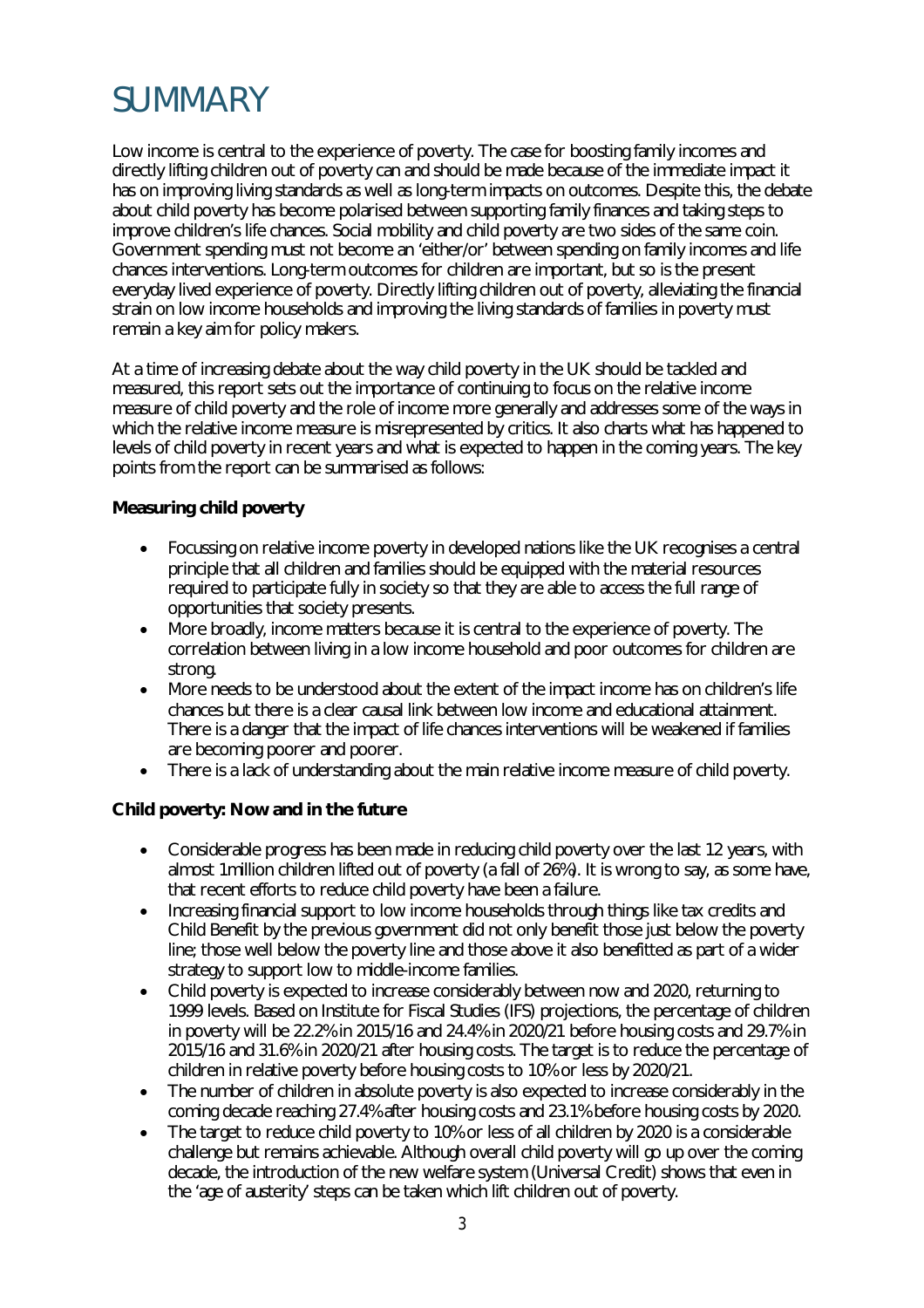# INTRODUCTION

The Government will shortly release the latest child poverty figures for the year 2010/11 (the point at which the previous government hoped to have halved child poverty from 1999 levels). Child poverty more than doubled during the 1980s and 1990s from 1.8million to 3.4million before housing costs (BHC) and 2million to 4.4million after housing costs (AHC). In 1999, Tony Blair pledged to end child poverty within a generation. This was later clarified as being 2020. This commitment involved milestones of cutting child poverty by a quarter by 2004/05, and by half by 2010/11.

At a time of increasing debate about the way child poverty is measured and tackled, this report is an important reminder of the importance of focussing on relative income poverty and incomes more generally when addressing child poverty. Poverty is the strongest indicator of poor outcomes for children across health, education and future employment prospects. There is no escape from the fact that cash counts when trying to tackle child poverty, reduce financial pressure on families, improve living standards and realise children's rights.

The target to eradicate child poverty was enshrined in law through the Child Poverty Act (2010) (CPA) and received cross-party support. Eradication of child poverty on the relative income measure (60% median) was defined as achieving a child poverty rate of 10% or less (BHC). Significant progress has been made in reducing child poverty but the latest child poverty figures will show the 2010 target has been missed.

The Frank Field Review of Poverty and Life Chances<sup>i</sup> and the Government's Child Poverty Strategy, *A New Approach to Child Poverty: Tackling the Causes of Disadvantage and Transforming Families' Lives,* ii both discuss measures of poverty and, whilst reiterating the need for child poverty approaches to focus on income, also suggest the need for a 'broader' understanding of poverty that focuses on specific outcomes for children, particularly in respect of children's life chances and social mobility. Debate about the merits of a focus on incomes when measuring and taking steps to reduce child poverty have resulted in a more direct criticism of this approach and increasing calls for a complete move away from the current income measures.iii

Save the Children is concerned that a polarised debate about incomes or life chances is unhelpful at a time of increased hardship for low income families. The CPA includes four income and material deprivation based measures of child poverty and we continue to support action to tackle child poverty across the broad range of areas ('building blocks') we advocated for inclusion in the CPA (these were across (1) parental employment and skills; (2) financial support; (3) education, early years provision and childcare, health and family support; and (4) housing and neighbourhoods). We would welcome additional non-income targets across these policy areas (such as life chances indicators to capture the cycle of poverty).

However, given the context of this current debate, this report sets out Save the Children's view of why income must remain a key part of measuring and tackling child poverty. This is based on our longstanding belief that low income is central to the experience of poverty. The report also looks at the progress that has been made in reducing child poverty to date and argues that efforts to suggest the 2020 targets cannot be met are premature. We conclude that income based measures of poverty, including the internationally recognised relative income measure, must remain central to anti-poverty approaches. The case for additional (and complementary) approaches to measuring and monitoring poverty must be made on merit and not through criticism of the current income measures.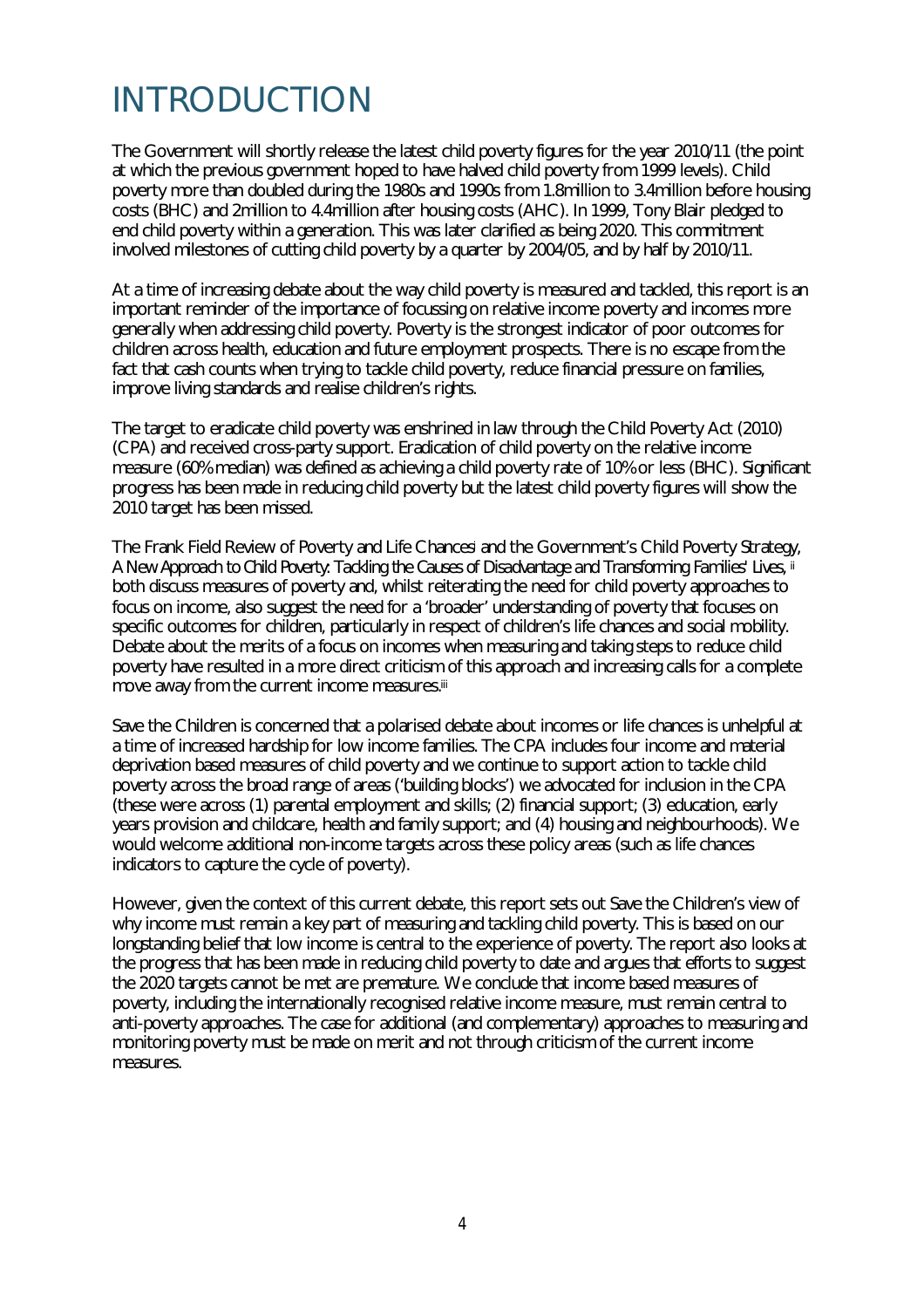# MEASURING CHILD POVERTY

# **How is child poverty measured?**

There are four measures of child poverty set out in the CPA. The child poverty sector, and others, tends to highlight the relative income measure of child poverty (sometimes referred to as the 'headline' measure of child poverty) as this is the measure used across developed nations. This measures the number of children living below 60% of median incomes.

Save the Children prefers to look at the number of children living in households on less than 60% of median incomes AHC. This is because housing costs are a given; it is what a household has to spend after costs for housing are deducted that gives a true indication of family finances. However, in the CPA the relative income measure and target refers to the number of children living in relative income poverty BHC. Therefore, when we consider progress towards the Government's 2020 target to reduce the proportion of children in relative income poverty to 10% or less, we need to look at the child poverty before housing costs are deducted.

# **What about other measures of income poverty?**

# **Other income measures in the Act**

Beyond debates about the relative income measure of poverty, there have been debates about the importance of income more generally. In addition to the relative income target, the CPA sets out three challenging UK-wide income targets to be reached and sustained from 2020:

- Combined low income and material deprivation to reduce the proportion of children who live in material deprivation and have a low income to less than 5%;
- Persistent poverty to reduce the proportion of children that experience long periods of relative poverty, with the specific target to be set at a later date; and
- Absolute poverty to reduce the proportion of children who live in absolute low income (below 60 per cent of median household income held constant at 2010/11 level) to less than 5%.

## **Severe poverty**

In addition to the income measures above, Save the Children emphasises the importance of measuring severe child poverty (which combines relative poverty and material deprivation). Our severe child poverty measure (those below 50% of median incomes and experiencing material deprivation) allows us to understand what is happening to those experiencing the deepest poverty line as well as those just below it. iv The government included a similar measure of severe child poverty in the Child Poverty Strategy and said this would be a focus of policy makers in addition to the four measures in the Act. v This built on a key recommendation in the Frank Field review of poverty and life chances:

*"We suggest that a new measure of severe poverty should be developed. This will focus attention on prolonged material and financial deprivation and we recommend the Government begins to develop a strategy specifically to help the most disadvantaged children."vi*

# **Why measure relative income poverty?**

Poverty in the UK is defined in terms of the living standards of society in general. A commonly quoted definition, and one which Save the Children's approach in the UK works to, is: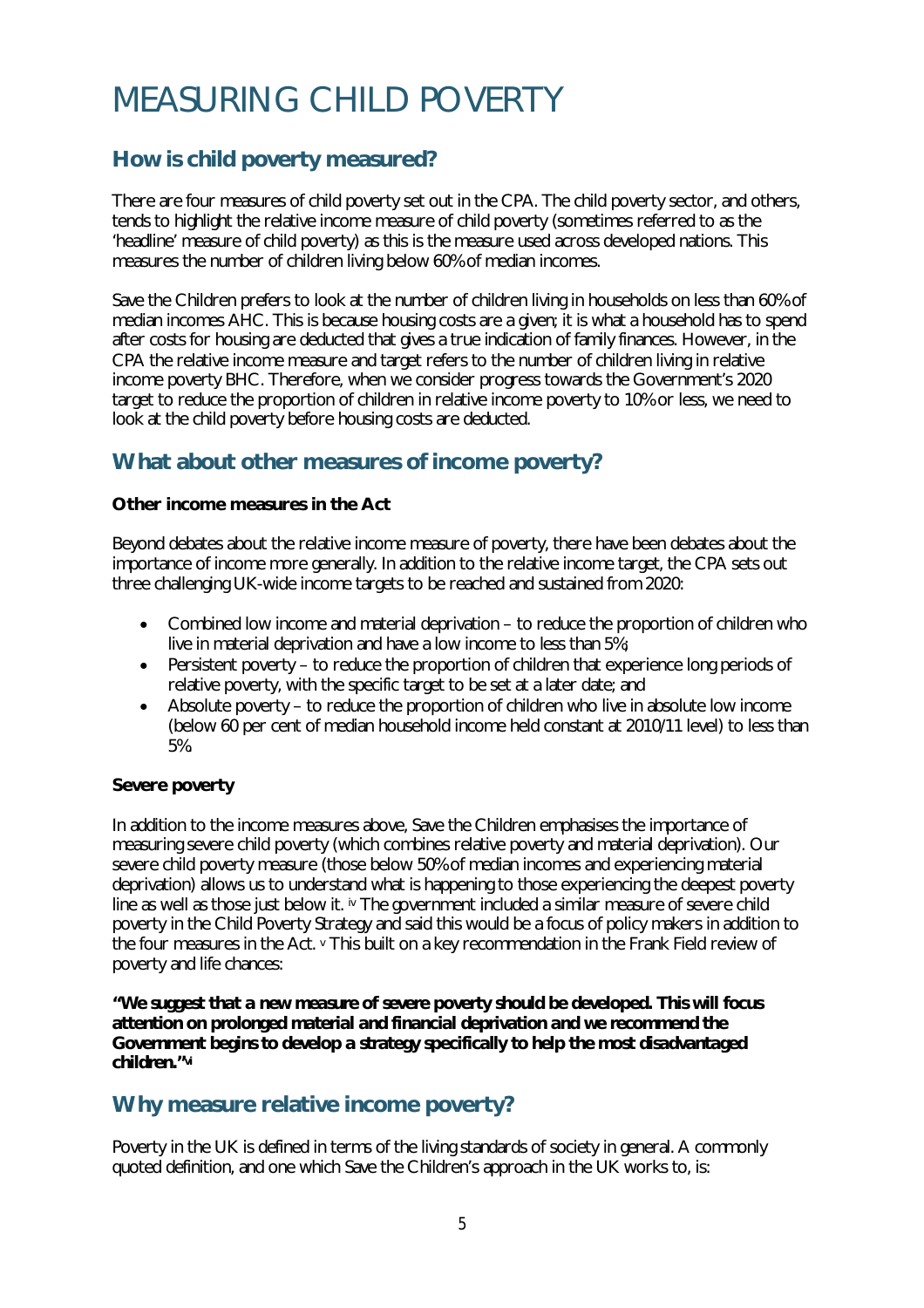#### *"Individuals, families and groups in the population can be said to be in poverty when they*  lack the resources to obtain the types of diet, participate in the activities, and have the living *conditions and amenities which are customary, or at least widely encouraged and approved, in the societies in which they belong".vii*

The relative income measure of child poverty reflects this definition. It is a recognition that, in developed nations, no one should live with resources significantly less than the average so that their ability to participate fully in society is hindered. As countries get richer, expectations of what constitutes a decent standard of living change and the resources, including financial, needed to partake fully in that society alter.

The idea that poverty can be seen as a relative, as well as absolute, condition is not new. Adam Smith set out his view that poverty was relative in the Wealth of Nations:

#### *"By necessities I understand not only the commodities which are indispensably necessary for the support of life but whatever the custom of the country renders it indecent for creditable people, even of the lowest order, to be without."viii*

In respect of child poverty, this is an important principle. All children and families should be equipped with the material resources required to participate fully in society so that they are able to access the full range of opportunities that society presents. This includes access to warm and decent homes, a healthy diet and educational opportunities. The need to focus on relative poverty was summed up by David Cameron in 2006:

## *"We need to think of poverty in relative terms – the fact that some people lack those things which others in society take for granted"* **ix**

Many families in the UK do miss out on these key essentials and this is often driven by a lack of money. Those unable to keep up with increased living standards become more and more excluded and the distance they have to travel in order to re-engage with society becomes greater.

# **Why child poverty matters and the importance of income**

Beyond debates about the relative income measure of poverty there have been debates more broadly about the importance of income in tackling child poverty. As we set out in *Why Money Matters*, low income is central to the experience of poverty and the poor outcomes experienced by many living in poverty. Whilst other characteristics, such as ill health or poor educational attainment (sometimes as a result of lack of income), may be common among low income households and therefore require attention from policy makers, it is only lack of income which is common to all households experiencing poverty.

## **Why does child poverty matter?**

Regardless of how child poverty is measured, tackling child poverty matters because it results in children suffering both now, and in the future. The presence of poverty means that children are being denied their basic rights as citizens. Article 27 of the United Nations Convention on the Rights of the Child 1989 says that:

# *"States Parties recognize the right of every child to a standard of living adequate for the child's physical, mental, spiritual, moral and social development."*

Children in poverty are much more likely to be materially deprived and therefore lack the things needed to have a happy childhood. Lack of income limits choices and places a strain on households. There is a strong correlation between growing up in poverty and experiencing poor outcomes. The following isn't an exhaustive list but it gives a snapshot of both the direct pressure and impact low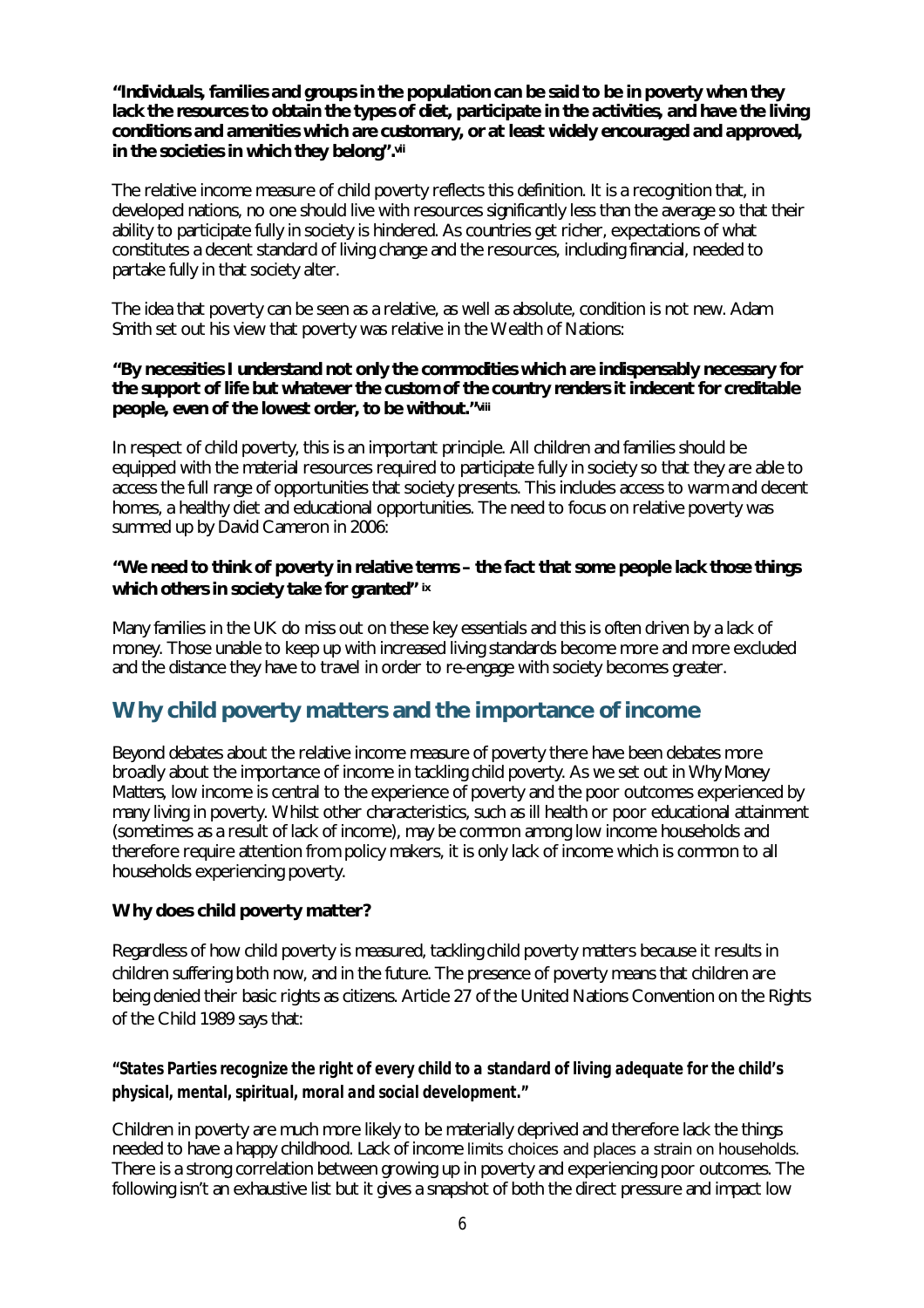income has on children and their families as well as the relationship between poor outcomes and poverty.

# **Health during childhood**

Children in poverty are 2½ times more likely to suffer chronic illness, and 10 times more likely to die suddenly in infancy than better off children. x 47% of kids with asthma are from the poorest 10% of families. xi Falling ill more regularly during childhood or having to deal with long-term illnesses like asthma can have a detrimental impact on a child's ability to do well at school.

## **Life expectancy**

The health consequences of growing up poor can be long-term. The life expectancy of a boy born in a deprived area is 73.3 years compared to 81.4 years for a boy born in a well-off area. Not only do poor children have much lower life expectancies, but they are more likely to endure long periods of ill health in later life. A boy born in a deprived area can expect to live to around 54 years before experiencing some form of limiting disability. Those born in the least deprived areas can expect to reach 70 years before they face a long-standing health problem. xii

## **Stress and emotional well-being**

Poverty can leave parents struggling to provide healthy food and a warm home but it can also exact a toll on their physical and mental wellbeing especially when low income persists for a long period of time. The consequences of poverty (from ill health to debt) compound stress and impact negatively on mental well-being.

Financial worries are more likely to result in arguments and disagreements in the household. Not surprisingly, low income parents are twice as likely to split up.  $x$ iii

## **Child development during the early years**

There is a strong correlation between cognitive and psychosocial development during early childhood and poverty. For example children from low income households can be almost a year behind children from middle-income household in terms of vocabulary development by the time they start school. Xiv Better off children who score poorly on cognitive tests when they are very young soon overtake low income peers who were initially doing better. xv

## **Educational attainment**

There is an important causal relationship between poverty and educational attainment. According to analysis by Paul Gregg, around 50% of educational inequality in the UK is as a result of differences in income. xvi It is not surprising, therefore, that low income is a strong predictor of how well someone does at school. xvii According to the Joseph Rowntree Foundation, only 21% of the poorest 20% of children gain five grade A\* to Cs (including Maths and English) at GCSE compared to 75% of the richest 20% of children (a gap of 54%). xviii

Low income can mean families are unable to afford things which support learning such as the internet or provide a warm and quiet space in which children can do homework. As we reported in Why Money Matters:

*"Family income has a direct impact on children's educational attainment and experience. Although attendance at state schools is free, children in poverty often miss out on school trips and extra curricular activities as well as educational resources in the home, like revision guides and computers." xix*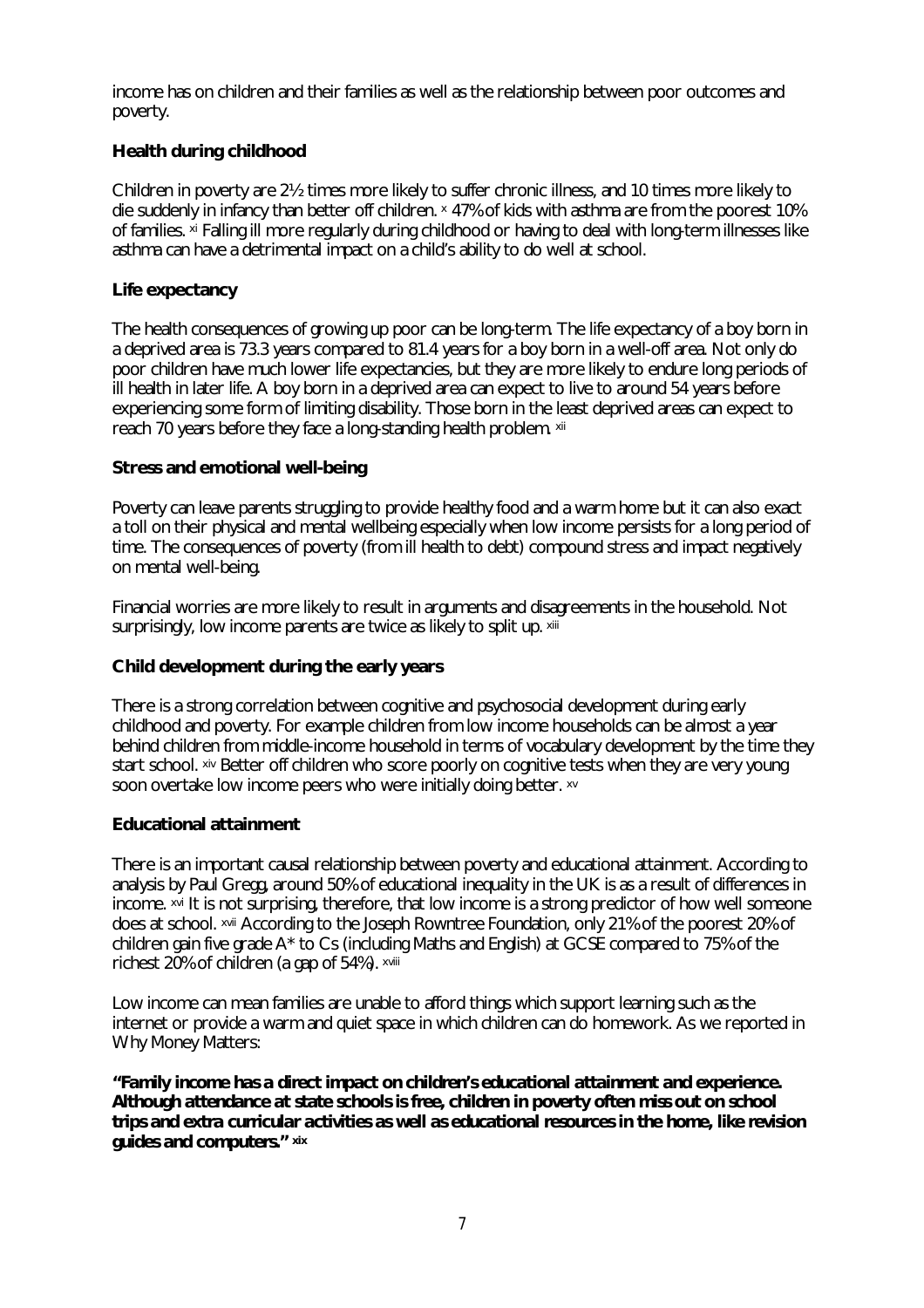# **Housing and neighbourhoods**

The health consequences of poverty are often, but not solely linked, to poor housing with low income families less likely to be able to afford to move to better housing or improve their current housing. Poor housing impacts on both the mental and physical health of children and poor children are almost twice as likely to live in bad housing. xx Greater exposure to overcrowding and poor housing conditions means that children in poverty are more likely to be exposed to cold homes and lack a space in which to do their homework. Low income families are less likely to be able to afford to 'escape' poor living conditions for temporary periods by going on holiday meaning there is little respite from poor housing conditions.

Because poor housing is often concentrated in deprived neighbourhoods, children living in poverty are less likely to have access to an environment which supports their cognitive development, health and well-being. xxi In fact, children in poverty are 5 times less likely to have access to a safe outdoor play space than more well-off children. xxii

# **Stigma and bullying**

People living in poverty are often stigmatised. This can lead to low self-esteem and feelings of isolation. A child who is stigmatised because they lack the things other children have is unlikely to do well at school or have high levels of well-being. Poor children are often bullied because they are poor; this is particularly common amongst poor children living in affluent areas. xxiii

# **The Poverty Premium**

Families on a low income are paying more for basic goods and services than better-off families. Save the Children has calculated that this annual 'poverty premium' can amount to more than £1,280 for a typical low income family. Families on a low income who live in more deprived areas can pay on average 48% more for car insurance and 93% more for home contents insurance. xxiv

## **Debt**

Families in poverty are often effective at managing on a low income. Parents often cut back on items for themselves to ensure their children don't miss out. However, debt can be unavoidable, and limited credit options for low income households can mean poor parents have to resort to highinterest lenders. Limited ability to save means low income households are more vulnerable to financial shocks (such as redundancy) and less able to respond when faced with unexpected costs (such as a broken washing machine or cooker).

It is not surprising, therefore, that debt is a common problem among low income families with children. Forward planning in order to avoid debt through saving is not always a realistic option for low income families who find that all of their disposable income is being spent on everyday essentials. xxv Paying back high-interest debt can have a crippling effect on a family's ability to get by, eating into disposable income and driving down living standards:

## *"One in five households with an income of less than £13,500 per year who have borrowed money spends above 30 % of their weekly income on repaying debts". xxvi*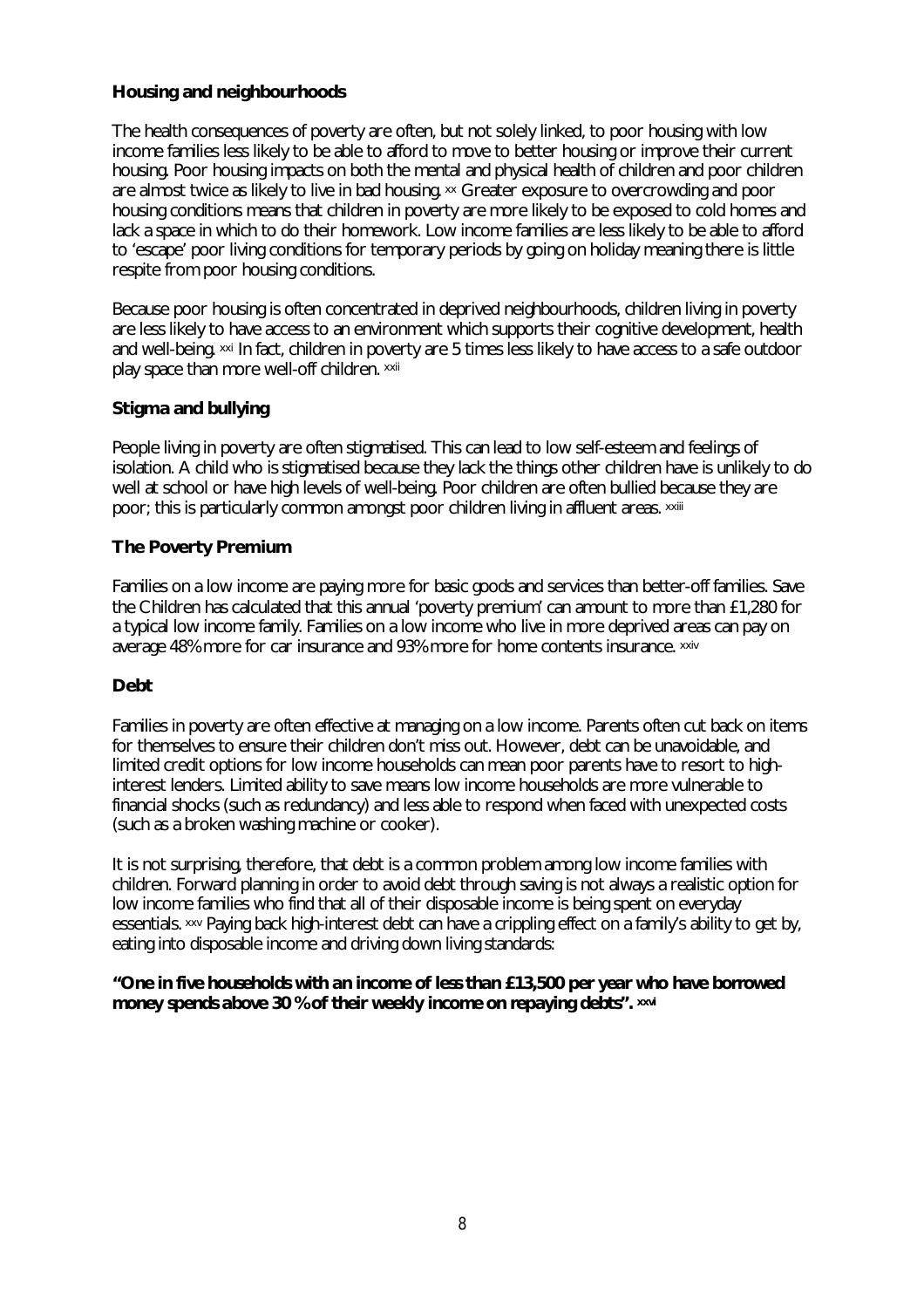# CHALLENGES WITH THE MEASURE

# **Myths about the measure and incomes**

The debate about measuring child poverty and taking action to eradicate it is obscured by a number of patent misconceptions and misrepresentations about both the relative income measure and the role of incomes more broadly. This section addresses some of these common myths about the relative income measure and deconstructs some of the more rational challenges.

# **Myth 1: "Efforts to reduce child poverty have failed"**

Although the 2010 target to halve child poverty has not been achieved, it is wrong to say that recent approaches to tackling child poverty have been a failure. The reduction in child poverty of almost 1million since 1999 marks a significant shift away from what happened in the decades prior to 2000. More rapid progress on reducing child poverty is now required if the 2020 target is to be met, but what happened between 1999 and 2010 represented major progress in reducing child poverty and had the potential to give momentum to renewed efforts to meet the 2020 target. US academic, Jane Waldfogel, in her book, *Britain's War on Poverty*, shows how progress has been made in tacking child poverty in the UK whilst it stagnated in other parts of the developed world. xxvii Key policy successes included the rollout of Sure Start and increased parental employment, particularly single parent employment. xxviii

Halving child poverty by 2010/11 would have left around 1.7million children in poverty. Only a further fall in child poverty of around 400,000 children would have been required to reach the 2020/21 target of 10% or fewer children living below 60% of median incomes. Put in this context it is possible to view the 2010 target as overly ambitious in that it required most of the work in reducing child poverty to be done between 1999 and 2010.

# **Myth 2: "It isn't possible to eradicate child poverty"**

The CPA defines 'eradication of child poverty' as achieving a relative poverty rate of 10% or less (and meeting the other targets set out in the Act). This remains perfectly possible. Achieving a child poverty rate whereby 10% or less of children living in families where household income is less than 60% of the median has been achieved by several other countries in Europe. xxix

Some have wrongly suggested that it isn't possible to achieve a 0% rate of relative income poverty (usually because they confuse median averages with a mean average). Whilst the current collection of poverty data makes recording a 0% poverty rate difficult (see further discussions below), it is technically possible to achieve a poverty rate of 0%. Since the poverty line is based on median incomes (i.e. the middle point of all incomes), it is possible to lift all incomes above 60% of the median without the median changing (if the middle point of all incomes remains the same).

# **Myth 3: "The 60% median is a meaningless and arbitrary threshold"**

Drawing the line at 60% is accepted across academia and across developed nations – it isn't arbitrary. The links between material deprivation and living below 60% of median income are strong and the correlation between poor outcomes and children living on relatively low incomes is too strong to ignore. Families living below 60 per cent of median income are also those likely to be facing material hardship. This is also the case across Europe, with the material deprivation of children below the poverty line being on average 3.5 times higher across the EU than of those children above the poverty threshold. xxx

## **Myth 4: "During the last decade the relative income target only succeeded in lifting those just below the poverty line, just above it"**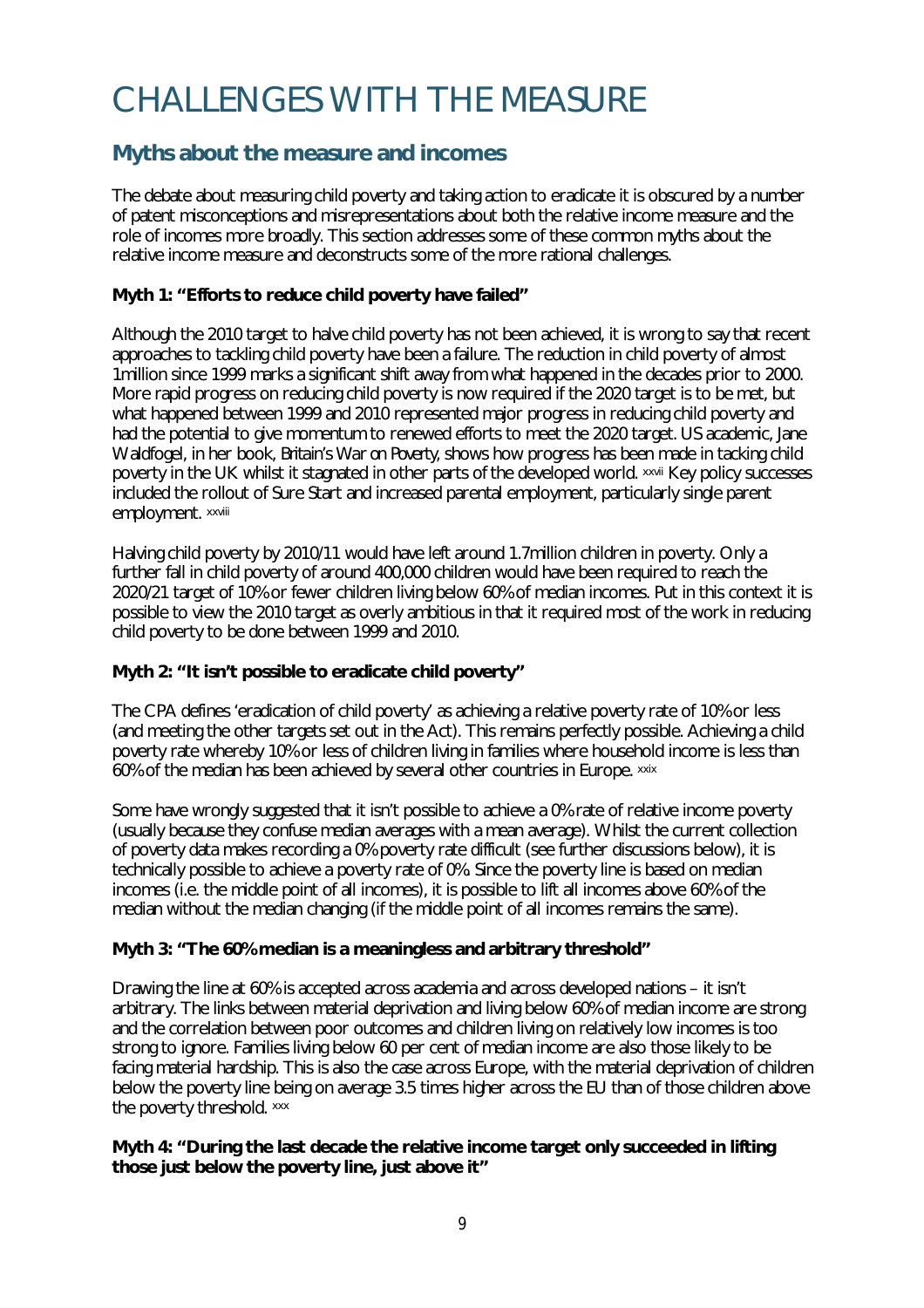Evidence shows that recent efforts to reduce child poverty benefitted those well below the poverty line as well as those around the poverty line. This is discussed in detail in the IFS report, *Child Poverty in the UK since 1998-99: Lessons from the Past Decade*:

*"A criticism that has been directed at a 'binary' or 'headcount' measure of poverty (i.e. a measure which simply classifies someone as 'in poverty' or 'not in poverty' with no account taken of the distance from the poverty line) is that it skews incentives for policy-makers towards raising the incomes of those just below the poverty line so that they rise just above it, with relatively little priority attached to the rest of the income distribution."*

The same report finds that:

*"child poverty would have fallen over the period if the relative poverty line had been anything from 43% up to 100% of the median household income; and the precise reduction in child poverty over the period would have been very similar for all poverty lines between 55% and 75% of the median (the poverty line that would have maximised the reduction in child poverty between 1998–99 and 2008–09 is in fact 65% of median income). Thus, there is not striking evidence that policymakers have been focusing efforts on a narrow set of children just below their chosen poverty line."* **xxxi**

In any case, it would be very difficult to focus policy on those just below the policy line. Increases in tax credits or Child Benefit cannot easily be targeted at particular households in such a precise way.

#### **Myth 5: "Directly lifting children out of poverty can only be done by spending ever increasing amounts of money on out-of-work benefits"**

Whilst there is an important role to play by the social security system in ensuring those who are out of work for a temporary period or who are unable to work are afforded a decent standard of living, driving down child poverty requires a broader policy approach. Recent successes in driving down child poverty have shown that supporting parental employment (with a particular focus on groups with specific barriers to employment, for example single parents) and subsidising low-paid employment were effective in reducing poverty. It is not the purpose of this report to set out a list of policy recommendations in order to meet the 2020 target, but it is clear that targeting extra financial support to low income families through the benefits system, supporting low income parents into decent, secure and sustainable jobs that allow career progression, and tackling low pay are all central components of an effective anti-poverty strategy.

## **Myth 6: "Giving extra money to families just results in it being misspent by parents"**

Evidence from *Why Money Matters* shows that providing extra financial support to low income families results in it being spent directly on children. Low income parents are more likely to spend any extra income that comes into the household on their children compared to better off parents and prioritise the needs of their children above their own. xxxii

## **Myth 7: "Increased spending on income transfers has no impact"**

Whilst it is right that tackling child poverty needs to be about more than increasing household incomes, this is not the same as saying boosting incomes isn't important. Targeting extra financial resource at low income families can have an immediate impact on living standards and well-being and support children to realise their rights. As an example of this, a study of the impact of the Working Families Tax Credit (WTFC) on single parents, reported in *Why Money Matters,* shows that supporting family income can have a sudden and measurable impact on families:

## *"Children of lone parents report higher levels of unhappiness about school work, about their family and about life as a whole. On all these measures the gaps diminished after the WFTC was introduced, raising family income.*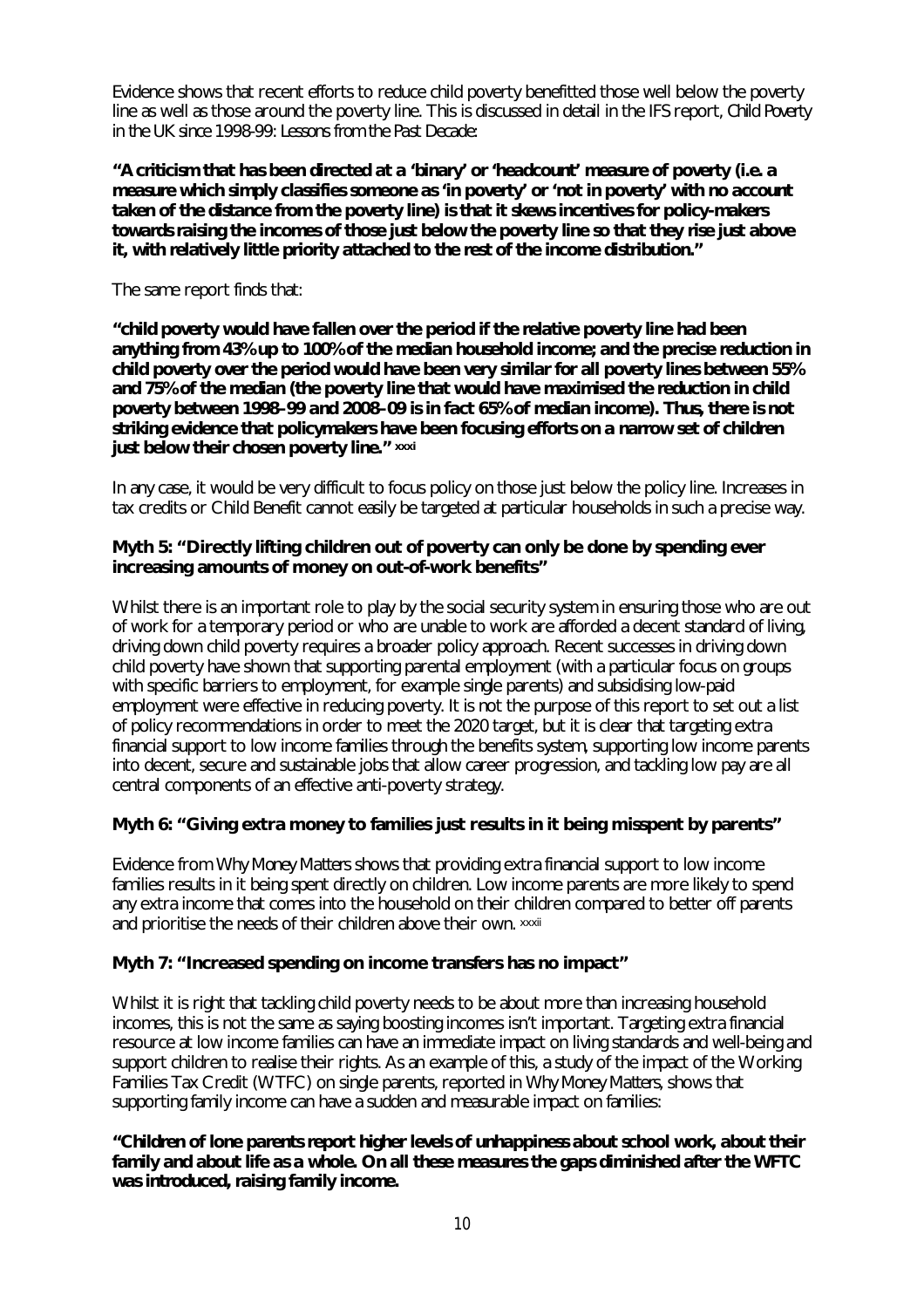*Reported relationships between child and mother improved. Children of lone parents report playing truant and smoking more often and are more often suspended from school and intending to leave school at age 16 compared with children living with two parents, although they are not more likely to be involved in fights. After the WFTC was introduced there was a marked narrowing in these gaps for playing truant and smoking. Perhaps most relevant here is that those reporting they intended to leave school at age 16 fell by 5 percentage points among teenagers of lone parents compared with just 1.6% in the case of children living with two parents. The impact of WFTC on lone parents came not just through direct transfer of money; the same study shows that WFTC induced 5% of lone mothers to move into work, and with the increased earnings those with children under 12 saw their real incomes rise by as much as 18%".xxxiii*

This shows that targeting extra financial resource at low income families can have a direct impact on a range of important social policy areas and, where it supports households into work the financial benefit to the household is greater than the direct income transfer.

#### **Myth 8: "Those who want to tackle relative poverty want to achieve total equality of income"**

Whilst tackling inequality is important in improving children's lives, eliminating relative poverty is not the same as achieving total equality of incomes. As the point above sets out, it is perfectly possible for all low income families to fall between 60% and 100% of median income without needing to achieve complete equality of incomes across all families.

# **Challenges with the relative income measure**

Despite our strong defence of the need to retain the relative poverty measure, Save the Children recognises that there are some valid challenges. The following section explores some of the challenges presented by the relative income measure.

## **Practical problems with the Family Resources Survey**

There are a number of practical problems with the Family Resources Survey which lead some to suggest that it could never actually record a zero child poverty level. xxxiv There are challenges with the way in which the data is collected for those who are self-employed, meaning that a very small percentage of those who are self employed are recorded as on low incomes when they are not. This problem doesn't seem to arise for other surveys such as the Household Panel survey or Poverty and Social Exclusion survey.

It is therefore felt that there will always be a small percentage of short term poverty linked to changing family circumstances such as parents taking career breaks, experiencing a gap in incomes between jobs when the survey is carried out or ending work to go into education etc… It is suggested that this means the survey would always pick up households with no or very low incomes. This is a challenge presented by the way data is currently collected rather than a problem with the relative income measure itself. Data collection could be improved to reduce such instances.

## **The relative measure doesn't tell us everything**

We recognise that measuring relative income poverty doesn't tell us everything about the experience of poverty. No one who makes the case in favour of the relative income measure has ever suggested that it does. There are a whole host of measures of children's outcomes (some reflected in the figures given in this report) which are well understood and give us a greater understanding of experiences of those living in poverty. There may be a case for focussing on expenditure as well as income to give us a clearer sense of the material well-being of children but measuring expenditure is problematic and should not be used in place of measuring income poverty.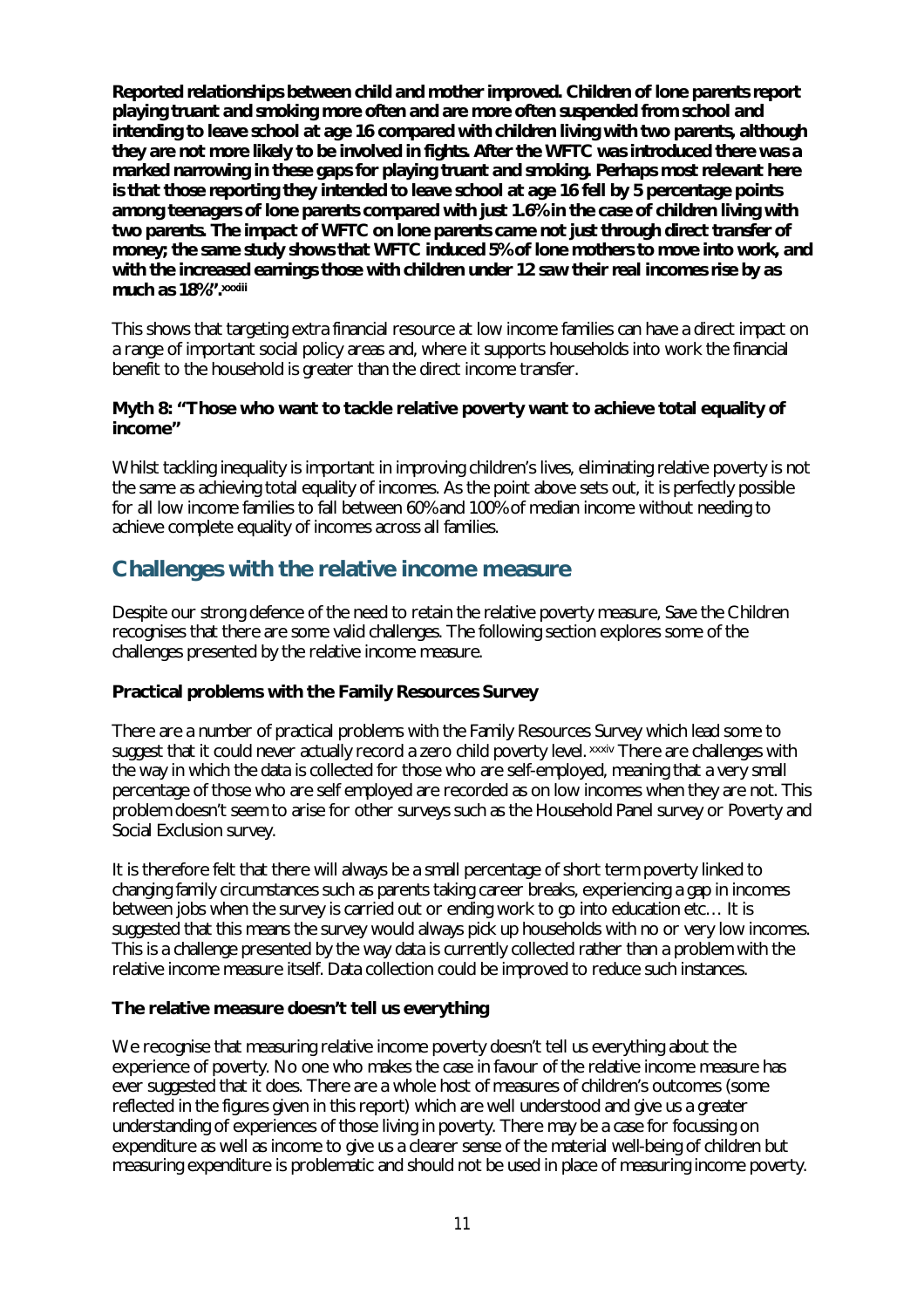#### **Measuring extreme poverty**

The relative income measure doesn't necessarily tell us about, what some may consider to be, extreme poverty, but the data used to develop the figures does allow us to look at deep poverty. Other income measures, based on the same dataset, of absolute poverty and persistent low income along with the focus on severe poverty included in the Government's Child Poverty Strategy enable an examination of different aspects of income poverty.

#### **Falls in median income levels**

It is possible for the number of children living in poverty to fall if median incomes drop but the incomes of those households in poverty remain constant. Although this is uncommon it can mean that levels of child poverty fall even if low income households aren't financially better off. In principle, those on low incomes being moved closer to median income levels because the median has fallen can be seen as a good thing (based on the strong arguments in favour of focussing on relative poverty). However, median incomes tend to rise. Significant and sustained falls in child poverty will never be achieved through reductions in median incomes.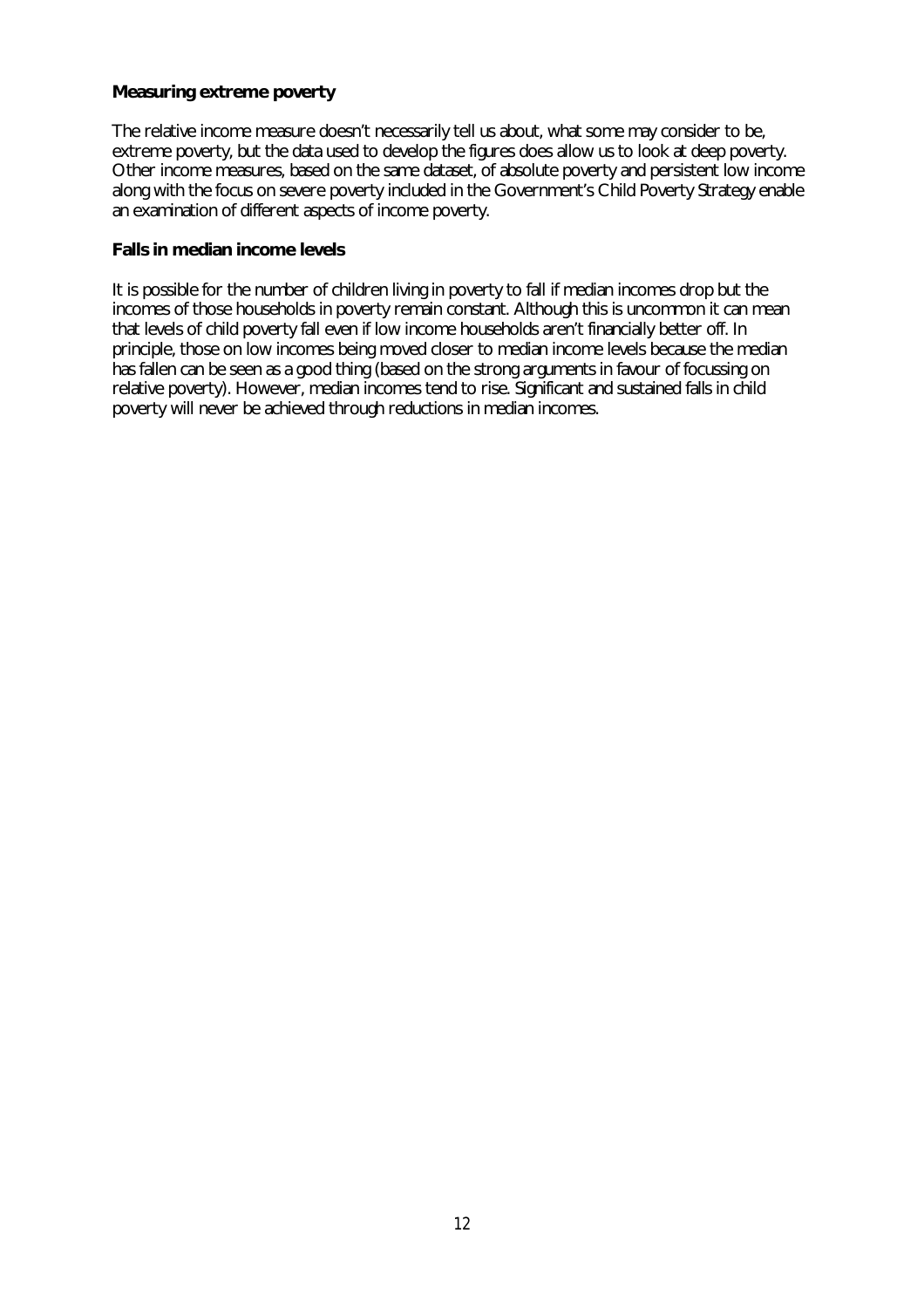# CHILD POVERTY IN THE UK TODAY

# **What has happened to child poverty since 1999?**

A full table detailing levels of relative income poverty in recent decades is given in the appendix. Since 1999 significant progress has been made in reducing child poverty on both the relative and absolute measures. The graph below illustrates what has happened to relative income poverty (both before and AHC) since 1999.

#### **Graph 1: Showing changes in the numbers of children living in poverty (in millions) BHC and AHC since 1999. NB: the figures for 2010/11 are based on IFS estimates.**



## **Why did child poverty fall between 1999 and 2010?**

Over recent years we have seen reductions in child poverty as a result of increased financial support for families, efforts to make work pay through in-work credits and policies targeted at supporting parents into work (particularly single parents). There were also successes in improving children's life chances during this period which, whilst not having an immediate impact on child poverty numbers, are part of the broader approach needed to ensure reductions in child poverty are sustainable. xxxv

The debate has sometimes been simplified as being solely about income transfers but, as we saw with the experience of Working Families Tax Credit (now Working Tax Credit) income transfers can be targeted in a way which supports parents into work and enables them to bring in additional resources into the home beyond the value of the income transfer itself.

# **What is expected to happen in the future?**

The IFS have projected child poverty rates between now and 2020 based on current tax and benefit policies. These projections show that the Government will fall considerably short of both the absolute and relative income targets. Child poverty is expected to increase considerably in the coming years.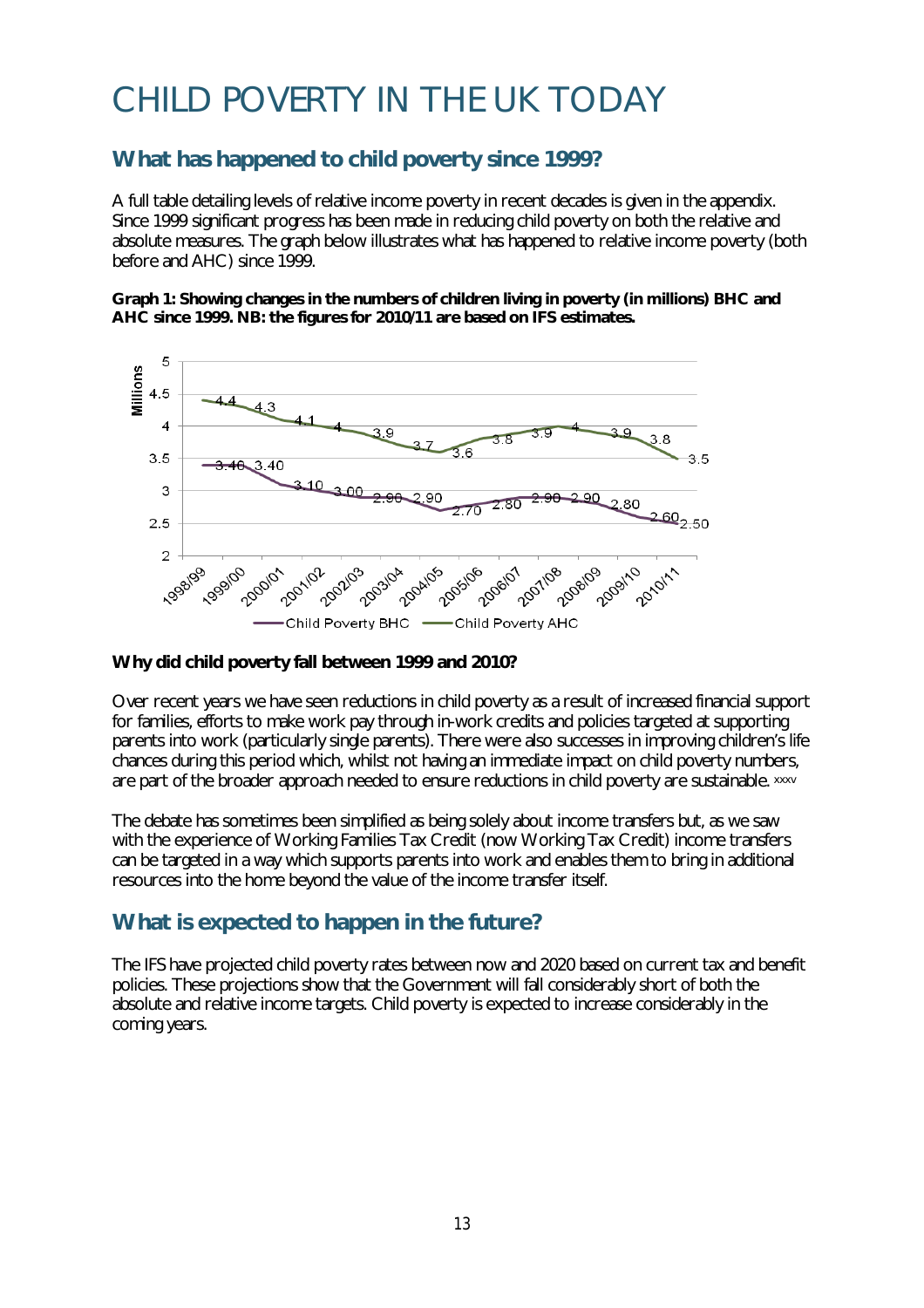

**Graph 2: Showing the percentage of children in poverty BHC and AHC to 2020 (note IFS have not projected child poverty in the years between 2016 and 2020)**

The IFS projects that by 2020, relative child poverty (BHC) will have risen to 24.4% - around 2million children short of the 10% target. Absolute child poverty will be over 3.1million (BHC) and 3.7million (AHC).

## **Why is it going to get worse?**

The IFS projections are based on the Government's tax and benefit policies. In particular, the decision to uprate benefits in line with the Consumer Price Index as opposed to the Retail Price Index is cited as a key driver behind the expected increased. This will mean benefits won't keep up with increased living standards, leaving those on the lowest incomes further and further behind. Since the IFS projections were published the Government has scrapped planned above inflation increases in Child Tax Credits for 2012 and 2013. This is likely to increase child poverty even further. These problems are being compounded by ongoing economic difficulties with parents struggling to find the decent, well paid and secure employment needed to lift themselves and their children out of poverty.

# **Is it too late to do anything?**

The 2020 target remains a challenging but achievable goal. It has been suggested that the Government should recognise that meeting the 2020 target is impossible and that a new 'more realistic' measure and target be devised. xxxvi However, recent history shows that significant progress can be made on tackling child poverty. The key drivers of increasing child poverty in the UK (mainly welfare cuts) are decisions which can be reversed. It is a case of prioritising spending in a way that both directly lifts children out of poverty and also makes sure progress on reducing child poverty is sustainable.

Policy levers like Universal Credit show that, even in the age of austerity, progress can be made on tackling child poverty. The Government claims that Universal Credit will lift 350,000 children out of poverty (the IFS indicates that the figure could be as high as 600,000). This is largely driven by increased take up of benefits. The potential positive effects of UC of improving both the incentive to move into work and increased earnings from work could mean it has an even great impact on child poverty. Save the Children's recent report, *Ending Child Poverty: Ensuring Universal Credit supports working mums,* shows that relatively minor reforms and investments in Universal Credit would increase its capacity to reduce poverty further. xxxvii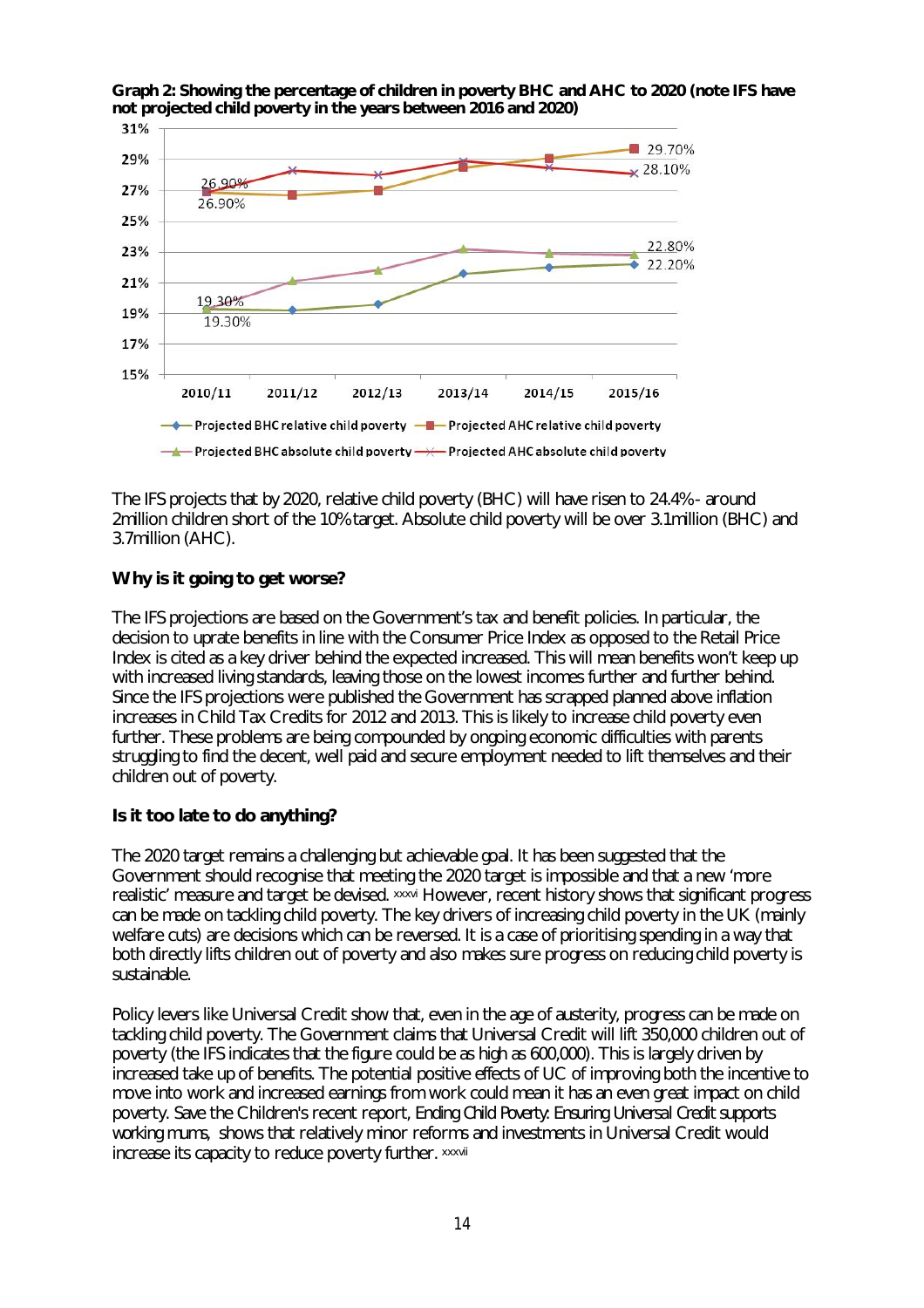# CONCLUSIONS

This report is an important reminder of the importance of focussing on relative income poverty and incomes more generally when addressing child poverty. Poverty is the strongest indicator of poor outcomes for children across health, education and future employment prospects. There is no escape from the fact that cash counts when trying to tackle child poverty, reduce financial pressure on families, improve living standards and realise children's rights.

The introduction of Universal Credit will show that, even in times of austerity, policies remain capable of lifting children out of poverty. It is too soon to say that achieving the 2020 targets is impossible. These targets were always challenging, but they remain crucial if we're to realise a society free from child poverty. It is also too simplistic and fundamentally incorrect to say recent efforts to reduce child poverty have been a failure. Significant progress has been made in reducing both relative and absolute child poverty in the UK since 1999.

Society pays a heavy price for high levels of child poverty. The amount we lose through wasted potential and increased spending on benefits as a result of child poverty is £25billion. It is too soon to give up on the 2020 targets. Instead, policy makers must consider what has worked to date and what additional policy levers (such as tackling low pay, removing the cost of childcare as a barrier to employment, ensuring work pays through Universal Credit reforms and other labour market policies) can be utilised to directly lift children out of poverty.

This does not detract from our recognition that a focus on life chances and tackling characteristics of poverty, such as low educational attainment, aren't vitally important if we're to sustain reductions in child poverty and improve outcomes for children in the long term. Save the Children's ongoing policy and advocacy work in this area and our groundbreaking Families and Schools Together programmexxxviii reflect our broad approach to child poverty including early intervention and improving educational opportunities. These interventions are important and have a role to play in making reductions in poverty sustainable in the future.xxxix However, we remain unconvinced that focussing on life chances and social mobility alone will be adequate to help children realise their potential or drive down child poverty rates in the long-term and we are concerned that this focus doesn't address child suffering in the present, narrowing, rather than broadening, the debate about child poverty. Indeed, income poverty may actively undermine the impact and efficacy of the resources directed towards educational, health and other interventions.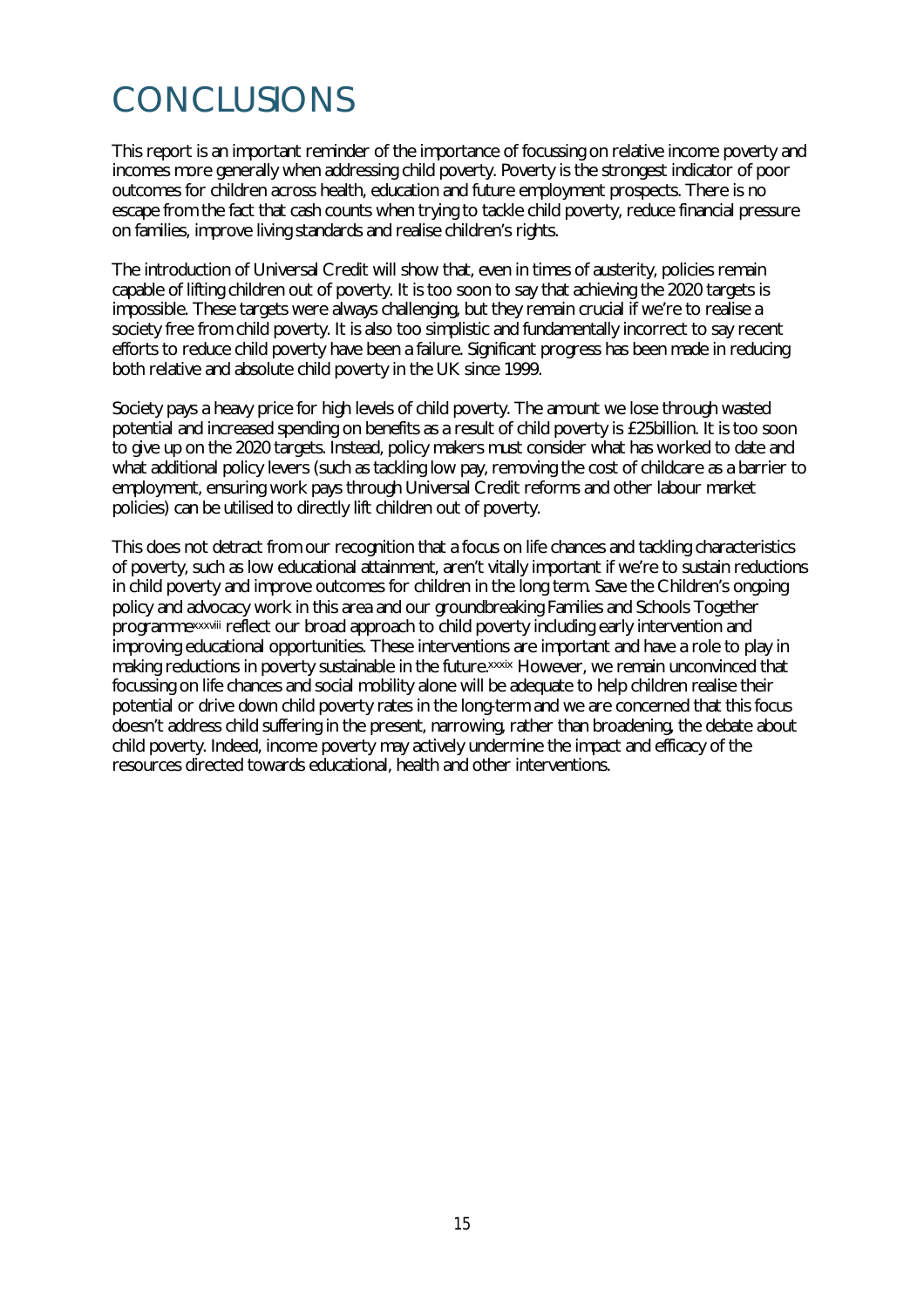# **Appendix: Relative child poverty since 1979 and absolute child poverty projections**

|                      | rable r. ivurniber of children in relative poverty each year (fillinoris) (percentages) | AHC (millions) | <b>BHC</b> (millions) |
|----------------------|-----------------------------------------------------------------------------------------|----------------|-----------------------|
|                      |                                                                                         | (percentage)   | (percentage)          |
| FES (UK)<br>xli[i]   | 1979                                                                                    | 2.0(14%)       | 1.8(13%)              |
|                      | 1981                                                                                    | 2.8(21%)       | 2.6(19%)              |
|                      | 1987                                                                                    | 3.3(27%)       | 2.8(23%)              |
|                      | 1988 and 1989                                                                           | 3.4(27%)       | 3.1(25%)              |
|                      | 1990 and 1991                                                                           | 3.9(31%)       | 3.4(27%)              |
|                      | 1991 and 1992                                                                           | 4.1(32%)       | 3.5(28%)              |
|                      | 1992 and 1993                                                                           | 4.4 (34%)      | 3.8(29%)              |
|                      | 1993/4 to 1994/95                                                                       | 4.3(33%)       | 3.6(28%)              |
|                      | 1994/95 to 1995/96                                                                      | 4.4 (33%)      | 3.5(27%)              |
|                      | 1995/96 to 1996/97                                                                      | 4.7(35%)       | 3.8(29%)              |
|                      |                                                                                         |                |                       |
| FRS (GB)<br>xlii[ii] | 1994/95                                                                                 | 4.1(33%)       | 3.2(25%)              |
|                      | 1995/96                                                                                 | 4.2 (33%)      | 3.0(24%)              |
|                      | 1996/97                                                                                 | 4.3 (34%)      | 3.4(27%)              |
|                      | 1997/98                                                                                 | 4.2(33%)       | 3.4(27%)              |
| FRS (UK)             | 1998/99                                                                                 | 4.4 (34%)      | 3.4(26%)              |
|                      | 1999/00                                                                                 | 4.3 (33%)      | 3.4(26%)              |
|                      | 2000/01                                                                                 | 4.1(31%)       | 3.1(23%)              |
|                      | 2001/02                                                                                 | 4.0 (31%)      | 3.0(23%)              |
|                      | 2002/03                                                                                 | 3.9(30%)       | 2.9(23%)              |
|                      | 2003/04                                                                                 | 3.7(29%)       | 2.9(22%)              |
|                      | 2004/05                                                                                 | 3.6(28%)       | 2.7(21%)              |
|                      | 2005/06                                                                                 | 3.8 (30%)      | 2.8 (22%)             |
|                      | 2006/07                                                                                 | 3.9(30%)       | 2.9(22%)              |
|                      | 2007/08                                                                                 | 4.0 (31%)      | 2.9(23%)              |

Table 1: Number of children in relative poverty each year (millions) (percentages) xl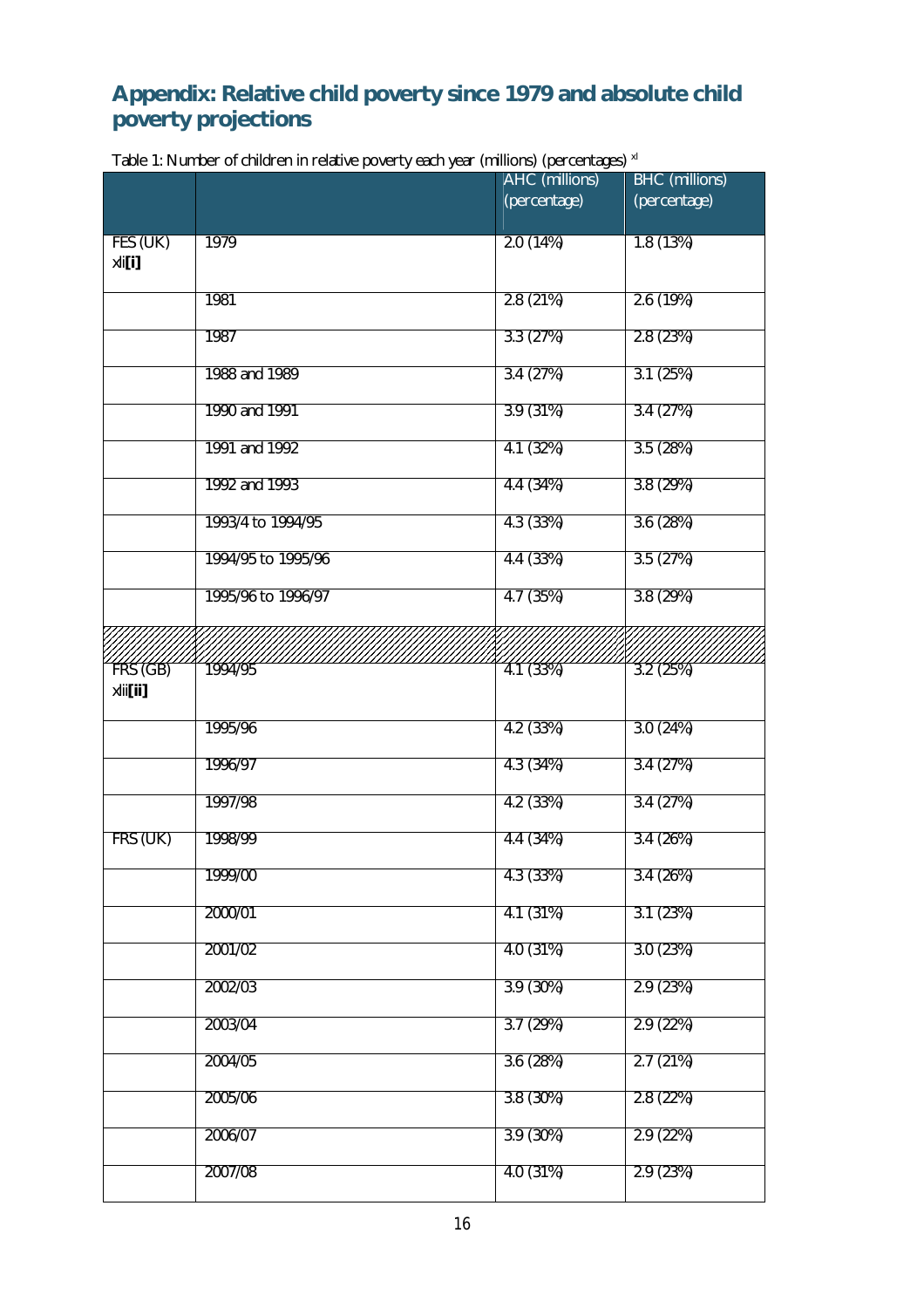| 2008/09                                   | 3.9(30.3%)               | 2.8(21.8%)               |
|-------------------------------------------|--------------------------|--------------------------|
| 2009/10                                   | $3.8(29.1\%)$            | 2.6(19.7%)               |
|                                           |                          |                          |
| IFS modelling estimate 2010/11            | $\overline{3.5}$ (26.9%) | $\overline{2.5}$ (19.3%) |
| IFS modelling estimate 2011/12            | 3.5(26.7%)               | 2.5(19.2%)               |
| IFS modelling estimate 2012/13            | 3.5(27%)                 | 2.5(19.6%)               |
| IFS modelling estimate 2013/14 xliii[iii] | 3.7(28.5%)               | 2.8(21.6%)               |
| IFS modelling estimate 2014/15            | $3.8(29.1\%)$            | 2.9(22.0%)               |
| IFS modelling estimate 2015/16            | 3.9(29.7%)               | 2.9(22.2%)               |
|                                           |                          |                          |
| IFS modelling estimate 2020/21            | $\frac{777}{12}$ (31.6%) | 3.3(24.4%)               |
|                                           |                          |                          |
| 2020/21 Relative income target            | $\overline{N/a}$         | 1.3 (approx) (10%)       |
|                                           |                          |                          |

Table 2: Estimates of the number of children in absolute poverty between 2011 and 2020 (millions) (percentages)

|                                | <b>AHC</b> (millions)<br>(percentage) | <b>BHC</b> (millions)<br>(percentage) |
|--------------------------------|---------------------------------------|---------------------------------------|
| 2009/10 (actual)               | 3.3(25.7%)                            | 2.2(17%)                              |
| IFS modelling estimate 2010/11 | 3.5(26.9%)                            | 2.5(19.3%)                            |
| IFS modelling estimate 2011/12 | 3.7(28.3%)                            | 2.8(21.2%)                            |
| IFS modelling estimate 2012/13 | $3.7(28.0\%)$                         | 2.8(21.8%)                            |
| IFS modelling estimate 2013/14 | 3.8(28.5%)                            | 3.1(23.2%)                            |
| IFS modelling estimate 2014/15 | 3.7(28.1%)                            | 3.0(22.9%)                            |
| IFS modelling estimate 2015/16 | 3.7(28.1%)                            | 3.0(22.8%)                            |
| IFS modelling estimate 2020/21 | 3.7(27.4%)                            | $3.1(23.1\%)$                         |

**Save the Children works in more than 120 countries. We save children's lives. We fight for their rights. We help them achieve their potential.**

#### **Contact:**

Graham Whitham, UK Poverty Policy Advisor, Save the Children Tel: 0161 249 5135 Email: <u>g.whitham@savethechildren.org.uk</u> Website: savethechildren.org.uk

Registered charity England and Wales (213890) Scotland (SC039570)

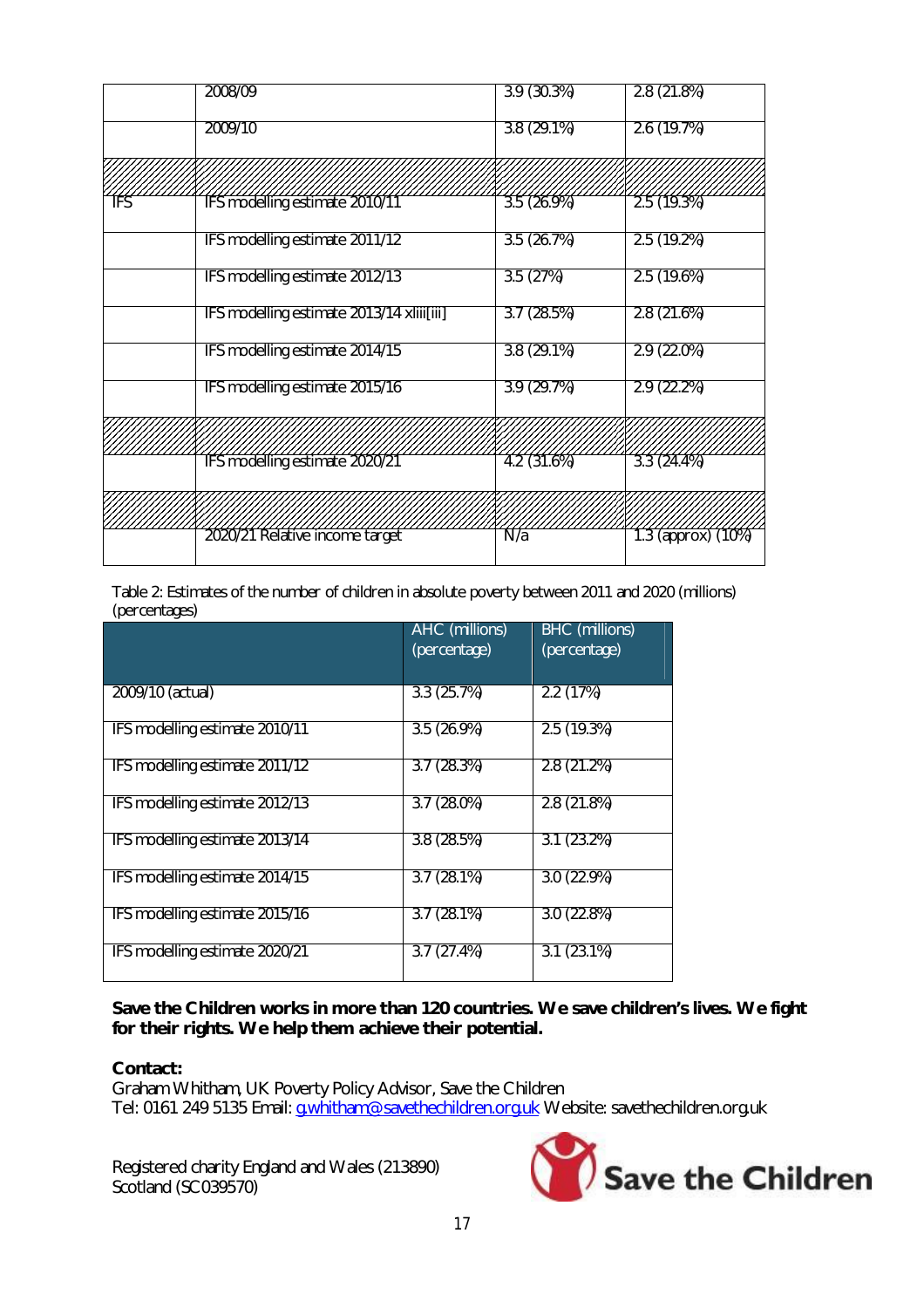<sup>i</sup> Frank Field, December 2010 *The Foundation Years: preventing poor children becoming poor adults* The report of the Independent Review on Poverty and Life Chances

ii Department for Education, April 2011 *A New Approach to Child Poverty: Tackling the Causes of Disadvantage and Transforming Families' Lives*

iii Policy Exchange, October 2009, *Poverty of Ambition: why we need a new approach to tackling child poverty*

iv M Magadi and S Middleton, *Severe Child Poverty in the UK*, Save the Children, 2007

<sup>v</sup> The key difference being that the Government measure is BHC and includes a different material deprivation threshold.

vi Frank Field, December 2010 *The Foundation Years: preventing poor children becoming poor adults* The report of the Independent Review on Poverty and Life Chances

vii Townsend, P. (1979) *Poverty in the United Kingdom: a survey of household resources and standards of living*. p.31. Penguin

viii Smith, Adams, first published in 1776, *Wealth of Nations*

ix David Cameron, November 2006, Scarman Lecture

 $\overline{\phantom{a}}$ 

x End Child Poverty, August 2008, *Health Consequences of Poverty for Children*

xi http://www.endchildpoverty.org.uk/news/press-releases/health-of-children-in-poverty-a-timebomb-waiting-togo-off/24/116

<sup>xii</sup> Office for National Statistics, May 2012, Inequality in Disability-free life expectancy by area deprivation: England, 2002–05 and 2006–09

<sup>xiii</sup> A figure quoted in a presentation on Policy Exchange's website, by Harry Benson

(http://www.policyexchange.org.uk/assets/Harry\_Benson\_handout.pdf): "Using data from the Millennium Cohort Study (MCS), low income couples – both married and cohabiting – with children under five are twice as likely to split up, compared to the average couple of the same marital status".

xiv The Sutton Trust, February 2010, *Low Income and Early Cognitive Development in the U.K*. xv Katz, I., Corlyon, J., La Placa, V. and Hunter, S. (2007)*The relationship between parenting and poverty*. Joseph Rowntree Foundation

xvi Save the Children, 2008, *Why Money Matters: Family income, poverty and children's lives*, Chapter 8.

xvii Joseph Rowntree Foundation, September 2007, *Experiences of poverty and educational disadvantage* xviii Joseph Rowntree Foundation, March 2010, *Poorer children's educational attainment: how important are attitudes and behaviour?*

xix Save the Children, 2008, *Why Money Matters: Family income, poverty and children's lives*, Chapter 8. xx Shelter, 2007, *Child Poverty and Housing* (on behalf of End Child Poverty)

xxi Joseph Rowntree Foundation, October 2008, *The costs of child poverty for individuals and society*

<sup>xxii</sup> The Good Childhood report (see page 132 of the book A Good Childhood: Searching for Values in a Competitive Age) drew on the Family Resources Survey to show that 25% of children in the bottom quintile of family income wanted but did not have access to safe outdoor play space, while in the top quintile this figure was 5%, which is five times lower.

xxiii Hooper, C, Gorin, S., Cabral, C. and Dyson, C. (2007) *Living with hardship 24/7*. FrankButtle Trus

xxiv Save the Children, January 2011, *The UK Poverty Rip-Off: The poverty premium 2010*

xxv IPPR, February 2010, *Strength Against Shocks: Low-income families and debt*

xxvi Barnados, December 2011, *A vicious cycle: The heavy burden of credit on low income families*

xxvii Waldfogel, J. 2010 *Britain's War on Poverty*

xxviii Bell.K. and Strelitx.J. November 2011, *Reframing the fight to end child poverty*

xxix Sourced from Eurostat data on 25/05/12: http://epp.eurostat.ec.europa.eu/portal/page/portal/eurostat/home/

xxx Tarki Social Research Institute and Applica (2010) *Child poverty and child well being in the European Union; Report for the European Commission.*

xxxi Brewer.M. et al, October 2010, *Child poverty in the UK since 1998–99: lessons from the past decade* Institute for Fiscal Studies

xxxii Save the Children, 2008, *Why Money Matters: Family income, poverty and children's lives*, Chapter 13. xxxiii Save the Children, 2008, *Why Money Matters: Family income, poverty and children's lives*, Chapter 8.

xxxiv The Family Resources Survey is the data from which child poverty figures are drawn (as part of the Households Below Average Income series).

xxxv Bell.K. and Strelitx.J. November 2011, *Reframing the fight to end child poverty* 

xxxvi Institute for Fiscal Studies, October 2011*, Child and Working-Age Poverty from 2010 to 2020* xxxvii Whitham.G. February 2012, *Ending Child Poverty: Ensuring Universal Credit supports working mums* Save the Children

xxxviii For further information go to: http://www.savethechildren.org.uk/about-us/where-we-work/unitedkingdom/fast

xxxix Egan, D. (2012). Communities, *Families and Schools Together: A Route to Reducing the Impact of Poverty on Educational Achievement in Schools Across Wales*. Cardiff: Save the Children.